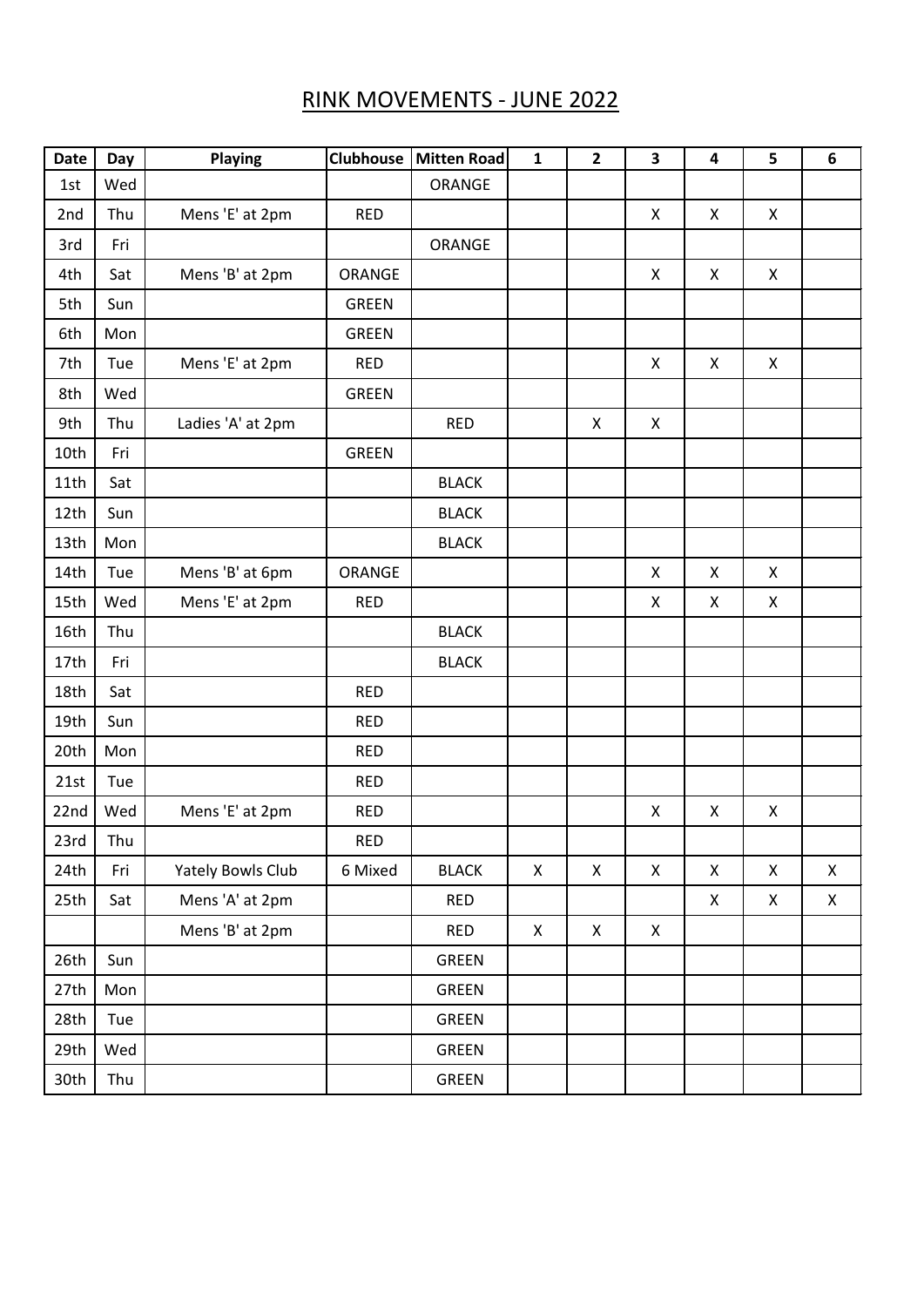## RINK MOVEMENTS -JULY 2022

| Date | Day | Playing                  |               | Clubhouse Mitten Road | $\mathbf{1}$       | $\overline{2}$ | 3                  | $\overline{\mathbf{4}}$ | 5                  | 6 |
|------|-----|--------------------------|---------------|-----------------------|--------------------|----------------|--------------------|-------------------------|--------------------|---|
| 1st  | Fri |                          |               | <b>GREEN</b>          |                    |                |                    |                         |                    |   |
| 2nd  | Sat |                          | <b>ORANGE</b> |                       |                    |                |                    |                         |                    |   |
| 3rd  | Sun |                          | <b>ORANGE</b> |                       |                    |                |                    |                         |                    |   |
| 4th  | Mon |                          | <b>ORANGE</b> |                       |                    |                |                    |                         |                    |   |
| 5th  | Tue |                          | <b>ORANGE</b> |                       |                    |                |                    |                         |                    |   |
| 6th  | Wed | Mens 'E' at 2pm          | <b>RED</b>    |                       |                    |                | X                  | Χ                       | X                  |   |
|      |     | Ladies 'B' at 2pm        | <b>RED</b>    |                       | $\pmb{\times}$     | X              |                    |                         |                    |   |
| 7th  | Thu | Ladies 'A' at 2pm        |               | <b>RED</b>            |                    | X              | $\mathsf{X}$       |                         |                    |   |
| 8th  | Fri |                          | ORANGE        |                       |                    |                |                    |                         |                    |   |
| 9th  | Sat | Mens 'A' at 2pm          |               | <b>RED</b>            |                    |                |                    | Χ                       | $\pmb{\mathsf{X}}$ | X |
|      |     | Mens 'B' at 2pm          |               | <b>RED</b>            | X                  | X              | X                  |                         |                    |   |
| 10th | Sun |                          |               | <b>RED</b>            |                    |                |                    |                         |                    |   |
| 11th | Mon | Ladies 'B' at 2pm        |               | <b>RED</b>            | $\pmb{\times}$     | X              |                    |                         |                    |   |
|      |     | Mens 'A' at 6pm          |               | <b>RED</b>            |                    |                |                    | X                       | X                  | X |
| 12th | Tue |                          |               | <b>RED</b>            |                    |                |                    |                         |                    |   |
| 13th | Wed |                          |               | <b>RED</b>            |                    |                |                    |                         |                    |   |
| 14th | Thu |                          |               | <b>RED</b>            |                    |                |                    |                         |                    |   |
| 15th | Fri | Ladies 'B' at 6pm        | <b>RED</b>    |                       | $\pmb{\mathsf{X}}$ | X              |                    |                         |                    |   |
| 16th | Sat | Mens 'B' at 2pm          | <b>ORANGE</b> |                       |                    |                | $\pmb{\mathsf{X}}$ | X                       | X                  |   |
| 17th | Sun |                          | <b>GREEN</b>  |                       |                    |                |                    |                         |                    |   |
| 18th | Mon | Ladies 'B' at 2pm        | <b>RED</b>    |                       | X                  | X              |                    |                         |                    |   |
| 19th | Tue |                          | <b>GREEN</b>  |                       |                    |                |                    |                         |                    |   |
| 20th | Wed | Alresford B.C. - Triples | 3 Mixed       | <b>BLACK</b>          |                    | $\mathsf{X}^-$ | $\mathsf{X}^-$     | $\mathsf{X}% _{0}$      |                    |   |
| 21st | Thu |                          | <b>GREEN</b>  |                       |                    |                |                    |                         |                    |   |
| 22nd | Fri |                          | <b>GREEN</b>  |                       |                    |                |                    |                         |                    |   |
| 23rd | Sat |                          |               | ORANGE                |                    |                |                    |                         |                    |   |
| 24th | Sun |                          |               | ORANGE                |                    |                |                    |                         |                    |   |
| 25th | Mon | Ladies 'A' at 2pm        |               | <b>RED</b>            |                    | $\pmb{\times}$ | $\mathsf{X}$       |                         |                    |   |
|      |     | Mens 'A' at 6pm          |               | <b>RED</b>            |                    |                |                    | X                       | $\pmb{\times}$     | X |
| 26th | Tue |                          |               | ORANGE                |                    |                |                    |                         |                    |   |
| 27th | Wed |                          |               | ORANGE                |                    |                |                    |                         |                    |   |
| 28th | Thu |                          |               | ORANGE                |                    |                |                    |                         |                    |   |
| 29th | Fri |                          |               | ORANGE                |                    |                |                    |                         |                    |   |
| 30th | Sat | Mens 'A' at 2pm          |               | <b>RED</b>            |                    |                |                    | X                       | $\pmb{\times}$     | X |
|      |     | Mens 'B' at 2pm          |               | <b>RED</b>            | X                  | X              | X                  |                         |                    |   |
| 31st | Sun |                          | <b>BLACK</b>  |                       |                    |                |                    |                         |                    |   |
|      |     |                          |               |                       |                    |                |                    |                         |                    |   |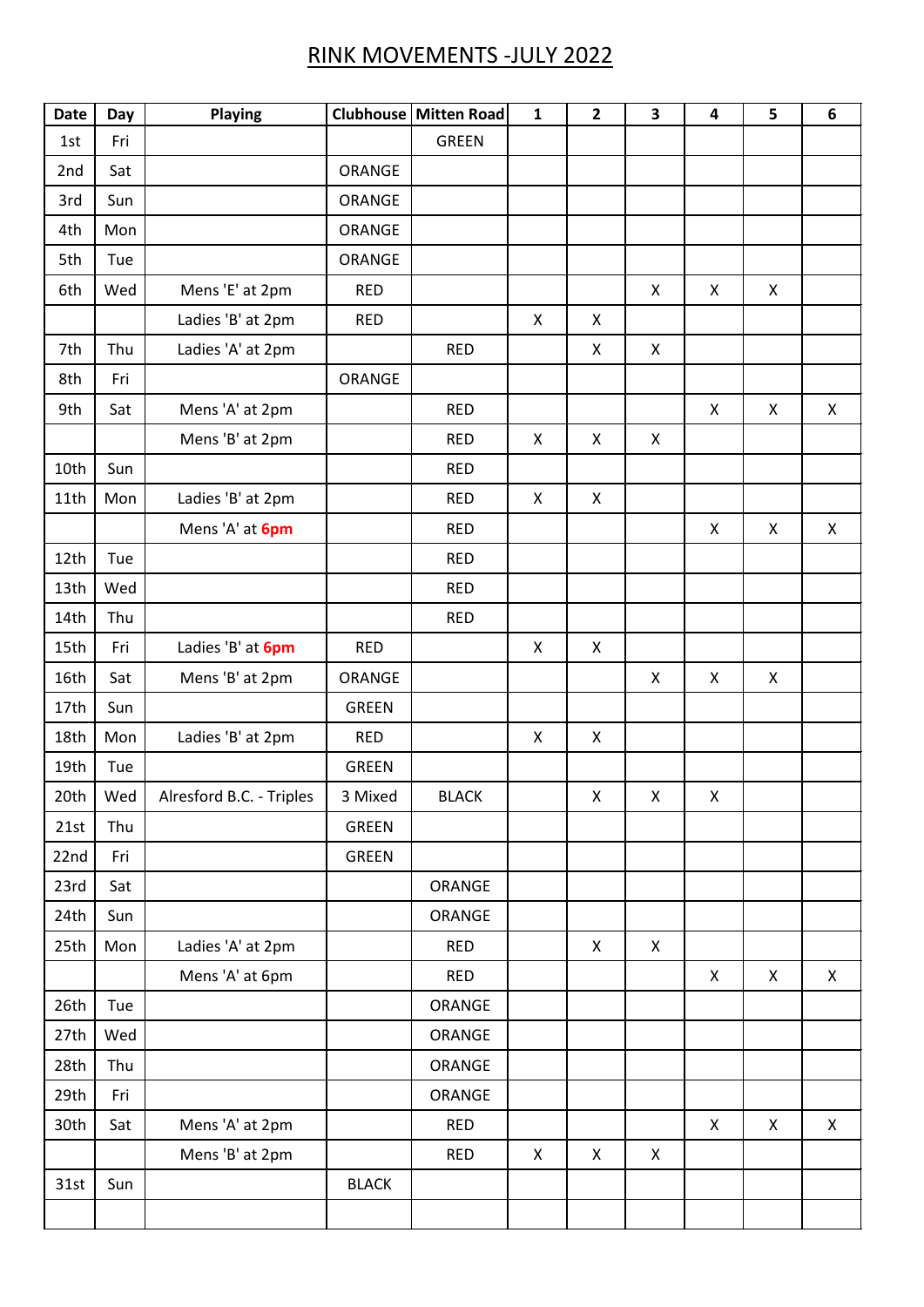## RINK MOVEMENTS - AUGUST 2022

| <b>Date</b> | Day | <b>Playing</b>        |              | Clubhouse   Mitten Road | $\mathbf{1}$ | $\mathbf{2}$ | 3            | 4 | 5                         | 6 |
|-------------|-----|-----------------------|--------------|-------------------------|--------------|--------------|--------------|---|---------------------------|---|
| 1st         | Mon |                       | <b>BLACK</b> |                         |              |              |              |   |                           |   |
| 2nd         | Tue | Ladies 'B' at 2pm     |              | <b>RED</b>              | X            | X            |              |   |                           |   |
|             |     | Mens 'A' at 6pm       |              | <b>RED</b>              |              |              |              | Χ | X                         | X |
| 3rd         | Wed |                       | <b>BLACK</b> |                         |              |              |              |   |                           |   |
| 4th         | Thu |                       | <b>BLACK</b> |                         |              |              |              |   |                           |   |
| 5th         | Fri |                       | <b>BLACK</b> |                         |              |              |              |   |                           |   |
| 6th         | Sat |                       |              | <b>BLACK</b>            |              |              |              |   |                           |   |
| 7th         | Sun |                       |              | <b>BLACK</b>            |              |              |              |   |                           |   |
| 8th         | Mon | Ladies 'A' at 2pm     |              | <b>RED</b>              |              | X            | $\mathsf{X}$ |   |                           |   |
| 9th         | Tue |                       |              | <b>BLACK</b>            |              |              |              |   |                           |   |
| 10th        | Wed |                       |              | <b>BLACK</b>            |              |              |              |   |                           |   |
| 11th        | Thu |                       |              | <b>BLACK</b>            |              |              |              |   |                           |   |
| 12th        | Fri |                       |              | <b>BLACK</b>            |              |              |              |   |                           |   |
| 13th        | Sat | Mens 'A' at 2pm       |              | <b>RED</b>              |              |              |              | X | $\boldsymbol{\mathsf{X}}$ | X |
| 14th        | Sun | Centenary v B.I.O.W.  | 6 Mixed      | <b>GREEN</b>            | X            | X            | X            | X | X                         | X |
| 15th        | Mon |                       | <b>GREEN</b> |                         |              |              |              |   |                           |   |
| 16th        | Tue |                       | <b>GREEN</b> |                         |              |              |              |   |                           |   |
| 17th        | Wed | Mens 'E' at 2pm       | <b>RED</b>   |                         |              |              | X            | Χ | $\pmb{\times}$            |   |
| 18th        | Thu |                       | <b>GREEN</b> |                         |              |              |              |   |                           |   |
| 19th        | Fri | Ladies 'B' at 2pm     | <b>RED</b>   |                         | X            | X            |              |   |                           |   |
| 20th        | Sat | Mens 'B' at 2pm       | ORANGE       |                         |              |              | X            | X | X                         |   |
| 21st        | Sun |                       |              | <b>GREEN</b>            |              |              |              |   |                           |   |
| 22nd        | Mon |                       |              | <b>GREEN</b>            |              |              |              |   |                           |   |
| 23rd        | Tue | Banstead Neville B.C. | 4 Triples    | <b>GREEN</b>            |              | X            | X            | X | X                         |   |
| 24th        | Wed |                       |              | <b>GREEN</b>            |              |              |              |   |                           |   |
| 25th        | Thu |                       |              | <b>GREEN</b>            |              |              |              |   |                           |   |
| 26th        | Fri | Mens 'E' at 2pm       | <b>RED</b>   |                         |              |              | X            | X | X                         |   |
| 27th        | Sat |                       | <b>RED</b>   |                         |              |              |              |   |                           |   |
| 28th        | Sun |                       | <b>RED</b>   |                         |              |              |              |   |                           |   |
| 29th        | Mon | <b>BEMBRIDGE WEEK</b> |              | <b>GREEN</b>            | X            | X            | X            | X | $\pmb{\times}$            | X |
| 30th        | Tue | <b>BEMBRIDGE WEEK</b> |              | <b>RED</b>              | X            | X            | X            | X | X                         | X |
| 31st        | Wed | <b>BEMBRIDGE WEEK</b> |              | ORANGE                  | X            | X            | X            | X | X                         | X |